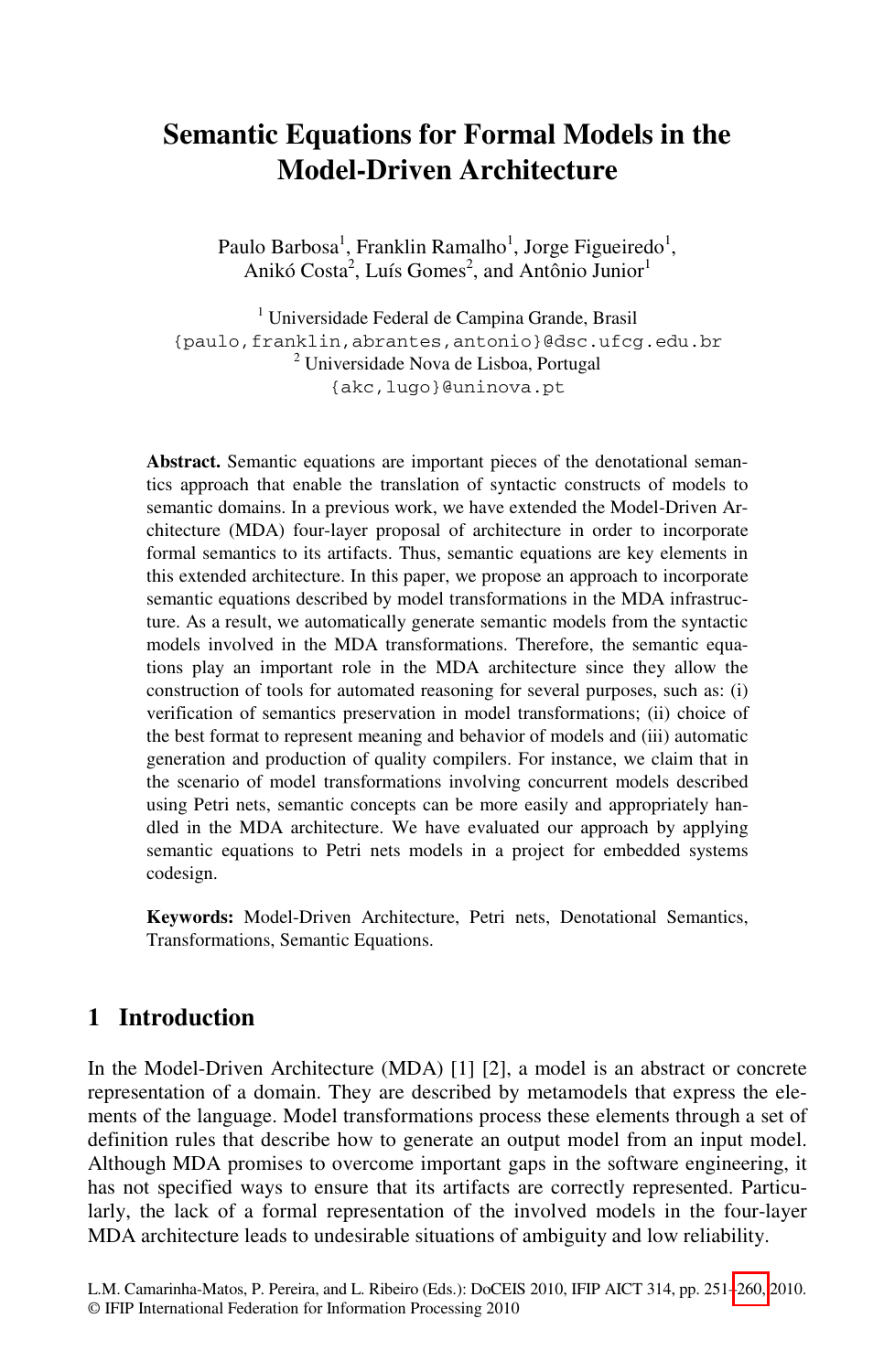In [3], we have proposed an extension of the four-layer MDA architecture in order to incorporate formal semantics in its infrastructure. We introduced semantic metamodels and models, and other artifacts to verify semantics equivalence between the input and output models involved in MDA transformations and to prove properties about them. This proposal was evaluated in the concurrent systems domains, through models represented using Petri nets [4] in a project of embedded systems co-design [5].

Assuming the importance of formal semantics in the modeling domain, to apply it to a model it is necessary the assignment of meanings to its sentences or components.

This needs to be treated in the proposal of the extension of the MDA architecture. This assignment should be given by a mathematical model that represents every possible computation in the language that describes the model. It is expected with the semantic description of a model the following benefits: (i) the development of partial evaluation techniques for interpreting and compiling models in the MDA architecture; (ii) the automatic generation of compiler semantics definitions; (iii) a foundation for understanding and evaluating the design issues; and (iv) a valuable reference for transformations that involve this model. In this sense, the formal definition is necessary to guarantee the preservation of properties in the output model after a transformation, which is the main goal of a PhD thesis that guides this work.

The denotational semantics [6] is one of the most employed approaches to provide formal semantics. It is specially addressed for the case in which the necessity of constructing mathematical objects to represent meaning of models emerges, as is in this work. In this approach, the meaning is given by functions that map syntactic elements to mathematically well-defined sets. This mapping is usually named as semantic equations.

Although semantic models are considered as important pieces for a formal architecture, in the extension of the MDA architecture they make sense only in the case of being automatically generated from the syntax. Most approaches based on semantic models depend on the expertise of a domain engineer, demanding costs, low reliability and very imprecise specifications as representations of what of most precise a model should have [7].

In this paper, we claim that the extraction of semantic models in MDA must be responsibility of the semantic equations, following declarative formal rules using automated tools according to the MDA standards. Semantic models can be described by a metamodel with the same expressive power as the metalanguage of denotational semantics. This fills the necessity of compiler generators guided by semantics as a unified framework. Denotational semantics specifications may have the format of a MDA transformation, providing this unification as mathematical objects and turning modeling languages closer to this metalanguage of formal semantics.

The structure of this paper is as follows. Section 2 discusses how this work can contribute to innovation in the specific MDA technology. Section 3 and 4 presents the main background issues necessary for understanding this work, namely our previous proposal of the extending the MDA architecture and the denotational semantics concepts involved. Section 5 gives details about our proposed approach to specify semantic equations illustrating and evaluating for specific models. Section 6 discusses related works. Finally, Section 7 discusses about the benefits and possible drawbacks of the presented work, and the final remarks.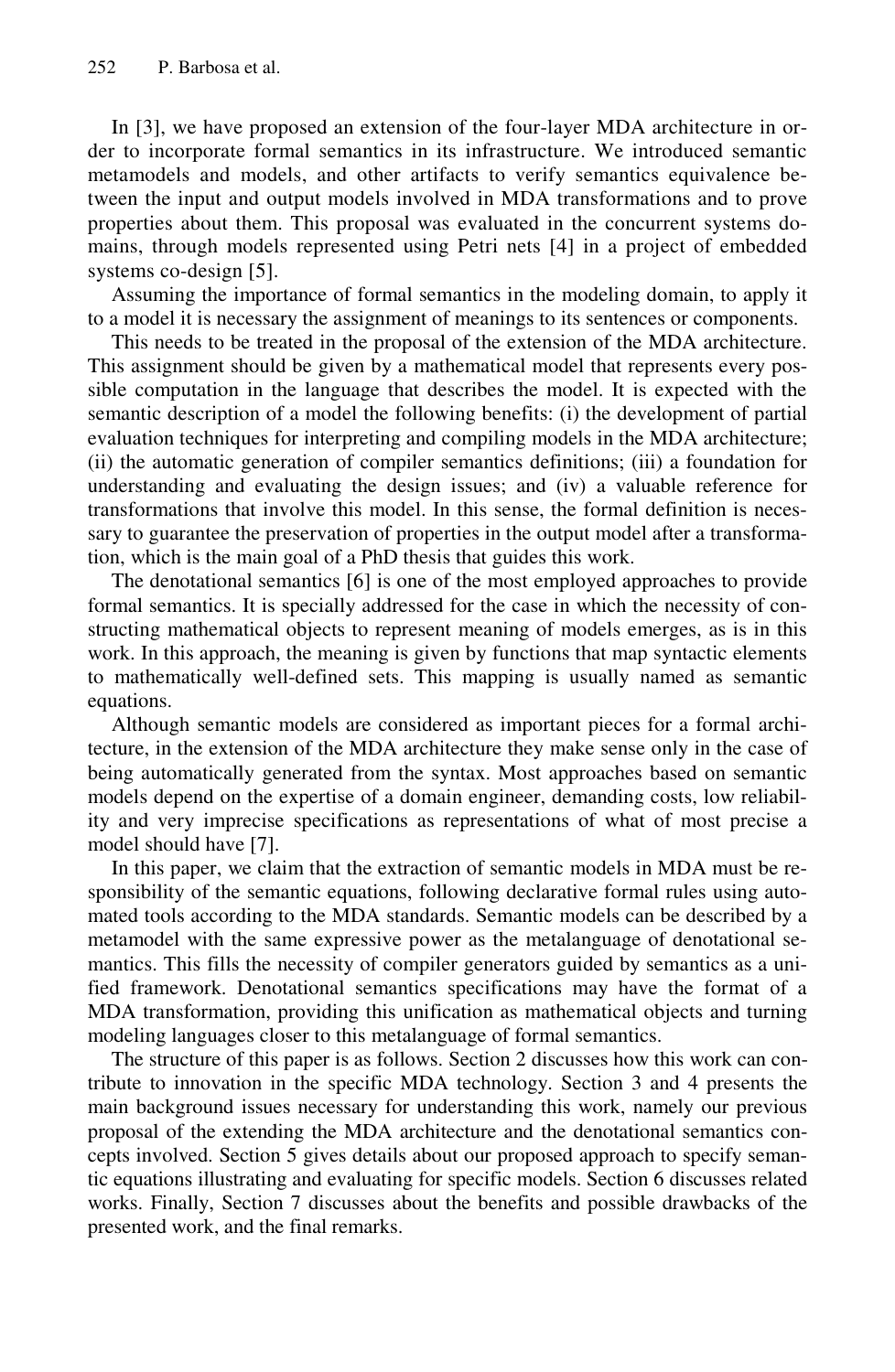#### **2 Contribution to Technological Innovation**

In this work, we propose and discuss an approach to introduce semantic equations as formal specifications in the MDA architecture. Considering MDA transformations as the pivotal element to specify semantic equations, some issues emerge to be answered, as pragmatic aspects of the transformation language and some theoretical aspects related to computability. These issues are addressed and discussed in this work.

We evaluate this proposal with a well-established and appropriate extraction from the syntactic constructs to semantic domains in the concurrent domain with Petri nets models. This allowed the verification of semantics preserving transformations as well as an on-the-fly occurrence graph generation system for it. Moreover, with the proposal of a representation to semantic equations, semantic properties of models can be checked for several purposes.

#### **3 The Extended MDA Four-Layer Architecture**

The current MDA architecture, shown in Figure 1, consists of four layers: (i) M0 involves executable representations of models as code; (ii) M1 describes the concrete syntax representation of a given model; (iii) M2 provides the metamodel which serves as a grammar to describe the model syntax developed at the layer M1; and (iii) M3 describes the layer M2 by using MOF, the Meta-Object Facility [2]. Since MOF describes itself, it is not required further metamodels. The model transformations are able to automatically generate output models from input models at the layer M1. They are defined in terms of metamodel descriptions and cope only with syntactic/structural aspects.

Our proposal of an extended MDA architecture for incorporating formal semantics is shown in Figure 2 as gray modules at the layers M1 and M2. Semantic equations, which are the focus of this paper is highlighted and will be discussed. Briefly, the other new inserted parts are:

- Semantic metamodel, which defines (i) the state configuration of a model or a program according to the semantic specifications; and (ii) the dynamic semantics capturing the state infrastructure of language constructs as well as how they use or change an existing state. It serves as a concretization for theories of formal semantics.
- Semantic model, which instantiates the state configuration metamodel. Since semantic metamodels represent theories of formal semantics, semantic models are representations according to these theories.
- Simplification rules, which are able to perform the inference and computation of state configurations. They instantiate the dynamic semantics. These rules are implemented according to the chosen computation mechanism.
- Formal checker, which is complementary to the simplification rules, also instantiates the dynamic semantics, and it is required to prove properties about the equivalence of the verified input and output models.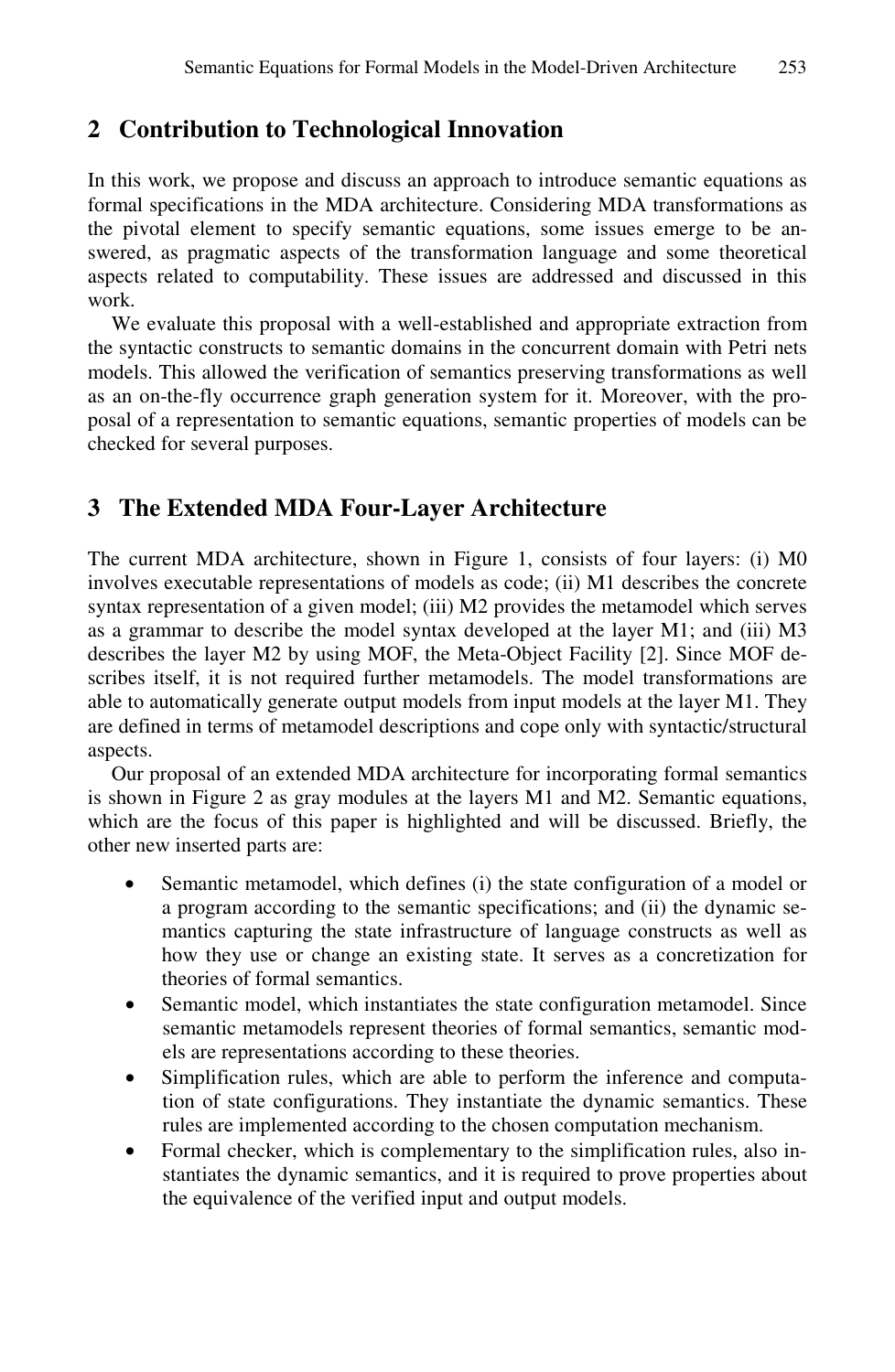

**Fig. 1.** The current MDA Architecture

The role of semantic equations in this architecture is to define mappings, from the language's abstract syntax structures to meanings drawn from semantic models. They are illustrated as the small arrows from the syntactic models to the semantic models in the layer M1.



**Fig. 2.** The extended architecture to incorporate formal semantics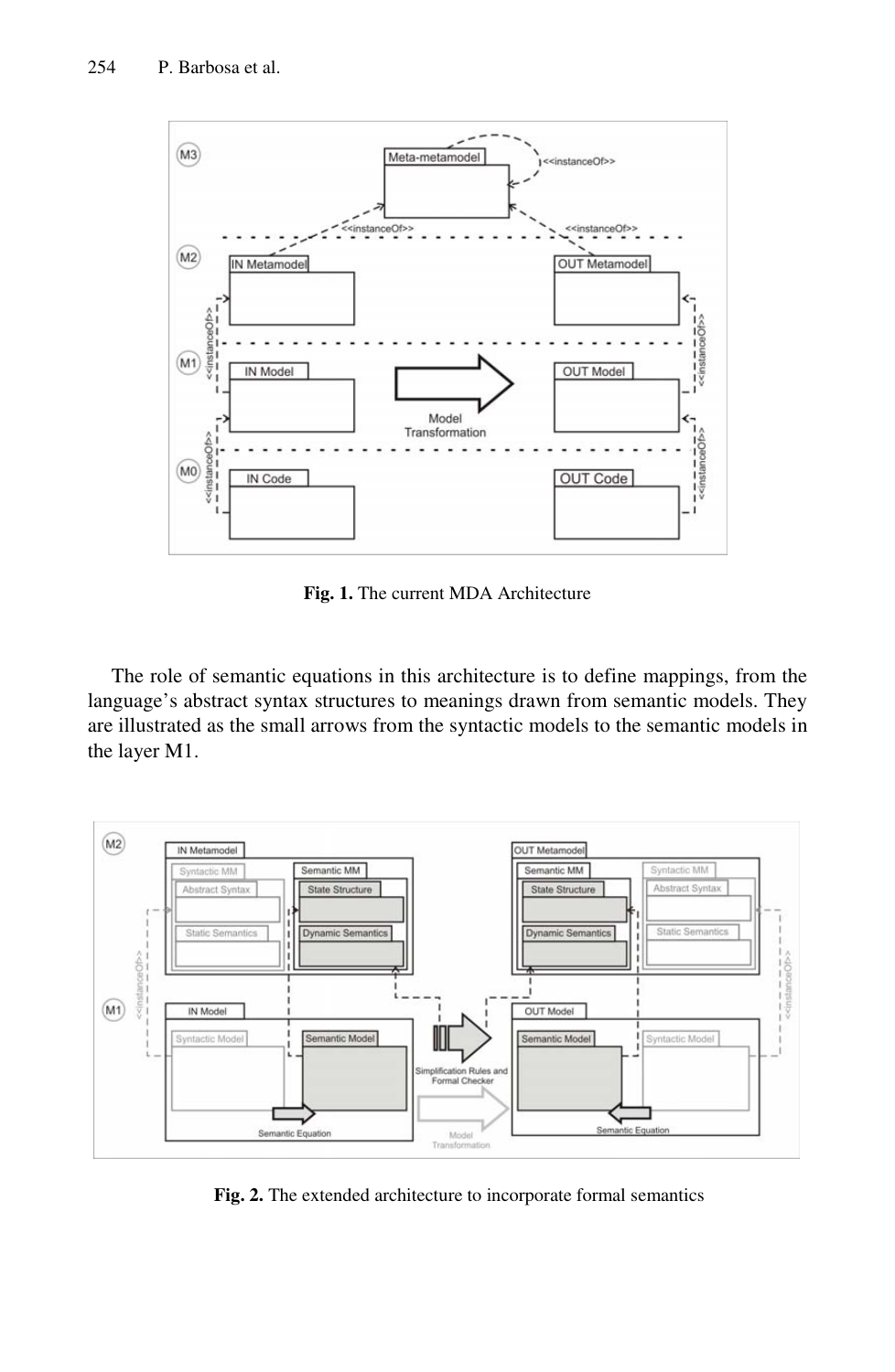#### **4 Denotational Semantics for Petri Nets**

The main aim of denotational semantics is to provide a proper mathematical foundation for reasoning about programs and programming languages. It is based on a set of denotations, i.e., a function with arguments that represent expressions before and after executing. Denotations can inductively be defined by using any formal mapping to specify how the denotations of components are combined.

To give the denotational semantics of a language, a suitable collection of meanings is necessary. The most used theory is called Domain Theory, which employs structured sets, called domains, and their operations as data structures for semantics. These domains plus their operations constitute a semantic algebra. According to [8], the semantic algebra: (i) clearly states the structure of a domain and how its elements are used by the functions; (ii) modularizes and provides reuse of semantic definitions; and (iii) makes analysis easier.

We have chosen the Petri nets formalism as the description language of the involved models because this language is already well-accepted in the MDA community [9] and has a good support to formal semantics. It was designed as a graphical and mathematical formalism for modeling concurrent systems. Moreover, this work is inserted in the context of a project that proposes the use of Petri nets for the co-design of embedded systems.

We take the nets analyzed in [10] which are shown in Figure 3 and refers to the model of a parking lot controller when considering a centralized implementation or a distributed implementation relying in two components (synchronized through transition firing) after applying the Splitting Operation.



**Fig. 3.** Two nets that represent models before and after the Splitting Operation

In [11], Meséguer and Montanari use the category theory to claim that a Petri net model is to be translated to an ordinary, directed graph equipped with two algebraic operations. These operations correspond to the sequential and parallel composition of transitions (representing behavior), with a distributive law between these compositions.

The model has to provide the generators of the algebraic structure which the responsibility of the automatic mapping is given to the semantic equations.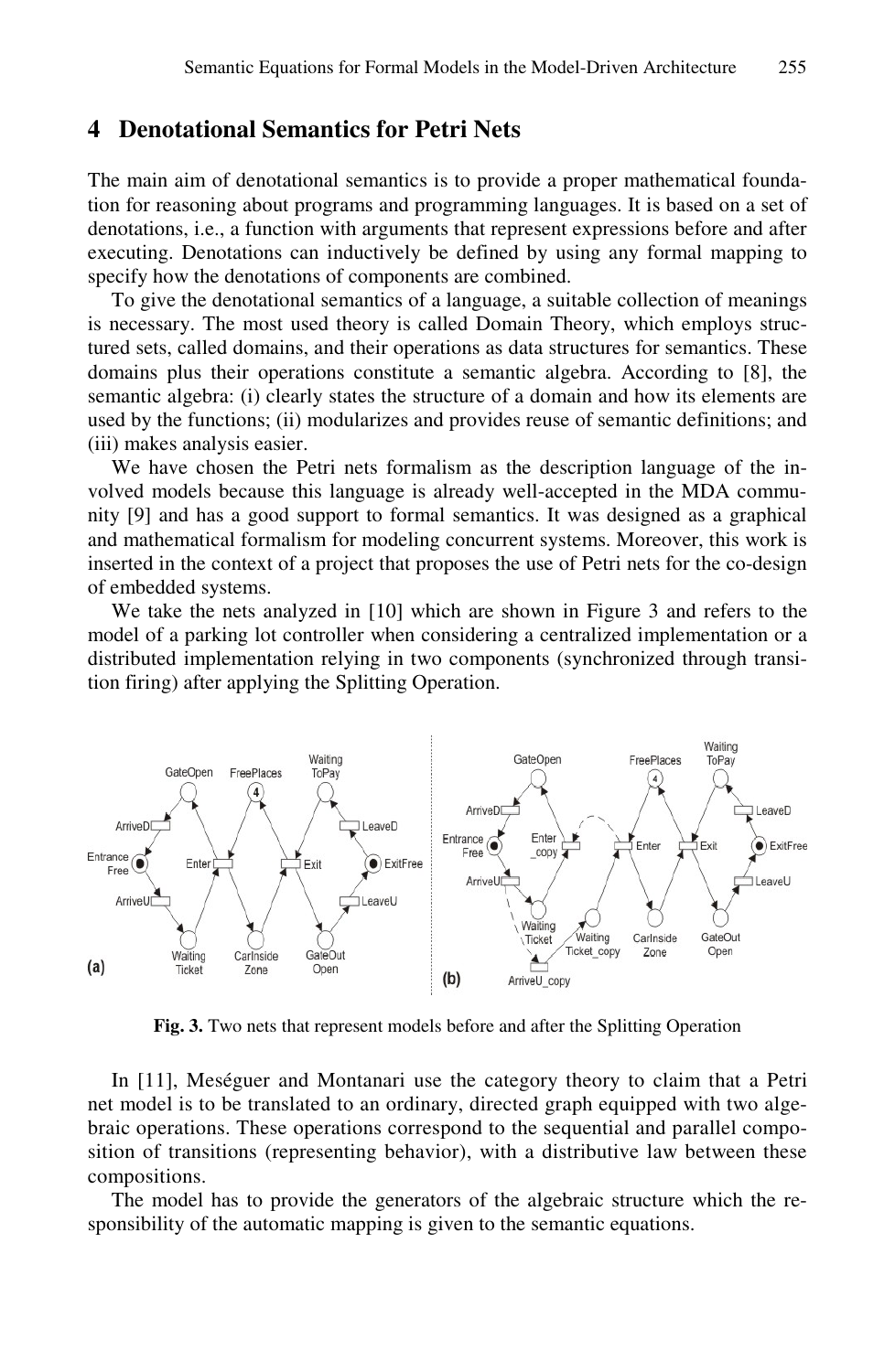The understanding of concurrency in terms of algebraic structures over graphs is very important for Petri nets modelers. It has the potential of unifying several views of semantics formalisms. Moreover, this structure can be manipulated by formal methods tools to be employed in several sorts of analysis and satisfying some requirements that are hard to solve by most editors and tools available for this domain. As an example, several formal tools could afford to the state space explosion problem, by providing an on-the-fly way of reasoning over occurrence graph structure of the Petri net model if it is seen as this algebraic structure.

By using more specific terms, this ordinary graph has a set of nodes as a commutative monoid  $S^{\omega}$  generated by the set S of places and the empty marking as identity. The sum **+** of transitions represents the parallel firing of transitions, and the sequential firing of transitions is denoted by the operation. By the guarantee of the closure property, we are representing computations through simple transitions.

For example, we have that the next code fragment is a representation of the semantic model for the Maude System [12] from the net before the Splitting Operation of Figure 3 as an illustration of the role that semantic models can play after extracted from the semantic equations. The Commutative operation + is present in line 7 with the specified properties. This semantic model may be used for several verification purposes, such as model-checking or theorem proving.

```
1: mod INPUT_NET is 
2: sorts Place Marking . 
3: subsort Place < Marking . 
4: ops GateOpen EntranceFree WaitingTicket CarInsideZone 
5: GateOutOpen ExitFree WaitingToPay FreePlaces : -> Place. 
6: op empty : -> Marking. 
7: op _+_:Marking Marking->Marking [assoc comm id:empty]. 
8: rl [ArriveD]:GateOpen=>EntranceFree. 
9: rl [ArriveU]:EntranceFree=>WaitingTicket. 
10: rl [Enter]:WaitngTicket + FreePlaces=>CarInsdeZone + 
GateOpen. 
11: rl [Exit]:CarInsdeZone + WaitingToPay=>GateOtOpen + Free-
Place. 
12: rl [LeaveU]:GateOutOpen=>ExitFree. 
13: rl [LeaveD]:ExitFree=>WaitingToPay. 
14:endm
```
## **5 MDA Semantic Equations**

In order to incorporate semantic equations into the extended MDA architecture, it is necessary to cope with pragmatic and formal issues. The former concerns requirements related to the language and tools that will represent semantic equations whereas the latter deals with theoretical aspects to ensure composition and recursion as is required by denotational semantics specifications.

Focusing on the pragmatic issues, there are three requirements that must be observed on the language used to represent semantic equations: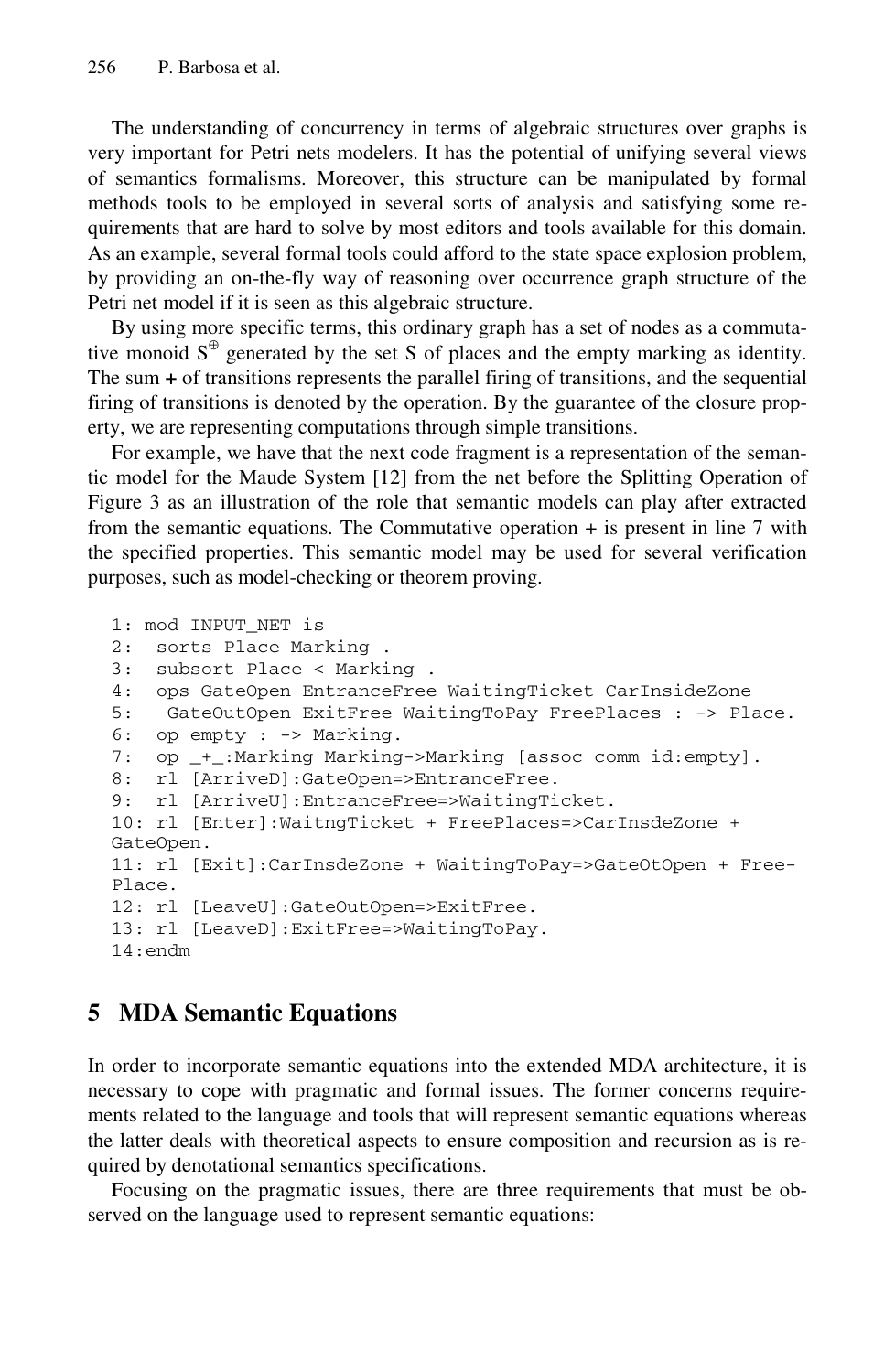- i. It must be able to represent the functional characteristics of classical definitions for denotational semantics. Supporting the declarative paradigm allows pattern matching that is essential to describe functional operations. Moreover, this seems also necessary because the language that will describe the codomain of semantic equations as in denotational semantics is completely based on functional constructs, such as functions definitions and applications.
- ii. It must support the representation of actual features of most programming models, representing aspects of programming and modeling languages. Concepts such as sequentiality, concurrency, non-determinism and an infrastructure to represent states are present whatever be the domain of the semantic equations application.
- iii. It must manipulate and execute properly the semantic equations. This will enable the integration with other formal methods tools. A powerful toolset of the language to support this seems to be essential to our solution.

On the other hand, there are two theoretical aspects of the language that must be addressed:

- iv. It must be fully (or partially) compositional. The understanding of composite expressions as transformations rules makes the proof of properties about semantics easier, allowing the translation of syntactic pieces to a semantic metalanguage represented as a semantic algebra metamodel. This represents a challenge but also a useful improvement because there are usually propositions, axioms and theorems that have been developed for this metalanguage. Finding such a compositional language allows us to reason using induction over the grammar of the modeling language, since this grammar can be described by metamodels.
- v. It must allow recursion over the grammatical structure (i.e. the metamodel) of the language it interprets. In other terms, it must enable to extract the current state of the model in terms of a meaningful representation (i.e. the semantic model). This is made by carrying a structure representing the environment of a program or of a model. When the input model (i.e. syntactic model) is given to the engine, the transformation explores it at the top-level term, creating any necessary context into an environmental structure, passes this structure into a recursive call for each of the subterms, and provides the terms able to be analyzed based on what it gets back from the mapping that represents the semantic equations.

This work characterizes semantic equations as, essentially, MDA transformations. In order to prove this, we choose a transformation language and MDA standards to accomplish the presented pragmatic and formal issues. This was evaluated through a case study that we conducted for the mapping from syntactic structures to semantic domains. For this, we have chosen the ATL language [13], because this language is able to satisfy the mentioned requirements. Moreover we discuss this justification by using Petri nets models.

Concerning the previously pragmatic addressed issues, we have a discussion about each topic. About (i), classical definitions of denotational semantics are present requiring a declarative approach for the definition of functional algebraic concepts. In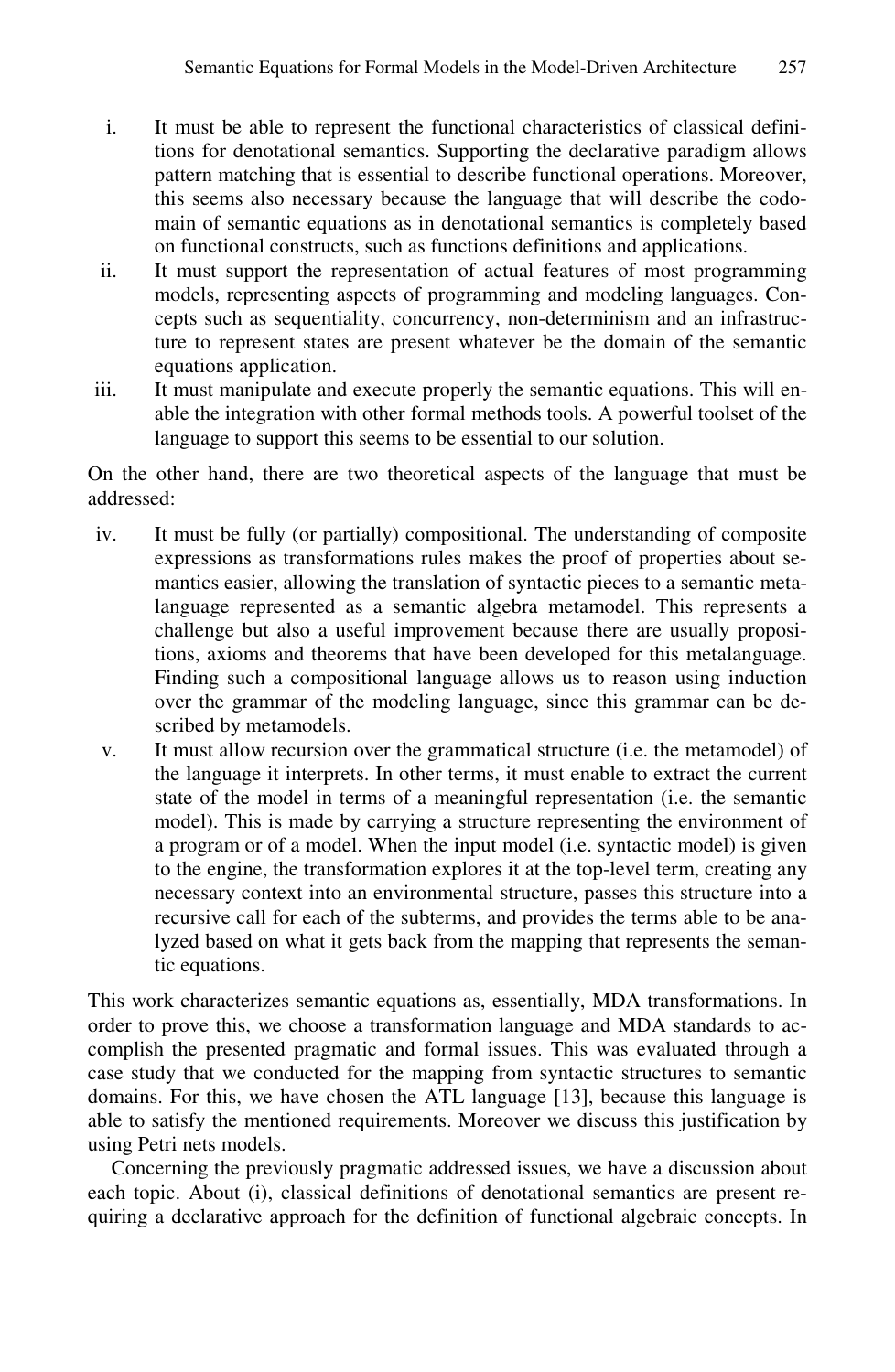(ii), we have that imperative fragments are necessary in when defining semantic equation, dealing with common concepts such as variables and sequencing. Finishing the first part of issues, we have that in (iii), ATL allows the manipulation of formal semantics concepts using an editor and an engine tool able to execute these specifications according to [13]. Concerning the theoretical issues, we see that in (iv), the compositionality of ATL enables the definition of the mapping into simpler parts, treating each algebraic structure as mathematics does and combining these rules for the whole. Finally the issue (v) is answered because ATL searches recursively in the language metamodel, dealing with the compositionality of the subterms, converting abstract syntax structures into the predefined algebraic structures responsible for the representation of meaning as semantic models.

### **6 Related Works**

Regarding to related works we concentrate on the expected benefits of having semantic models using MDA standards through semantic equations. [14] proposes the use of Petri nets to simulate the behavior of models in MDA. The models are described in UML state chart Diagrams and then converted to a Colored Petri nets representation. In this case, Petri nets models act as semantic models. The work presented in [15] proposes the MOF formalization reusing the category theory modularization concepts from algebraic specification languages. This provides a graph-transformation-based formalization of MOF, upgrading MOF with new interfaces and a composition operator based on graph morphisms. It is the same idea reused here, however is a proposal for the meta-metalanguage of the MDA framework, and not for a specific domain as we made for Petri nets. In [16] the authors propose a novel approach for the definition of a formal semantics to languages based on the Alloy language. It intends to turn semantics definitions easier, encouraging the adoption of formal techniques. This work advocates that its approach provides two main advantages: uniform notation and a mechanism for analysis. Finally, [17] concentrates in some specific problems commonly found when using MDA such as refactorings and extraction of meanings of UML models. This work makes use of mathematical techniques, specially the lattices theory, to discover abstractions from a set of formal objects. This seems very useful for providing sound refactorings. The similarity with our work is that semantic equations can also be viewed as ATL transformations, when mapping a UML diagram to a formal context (the semantic model).

### **7 Final Remarks and Future Works**

It is already known that MDA's artifacts and processes lack a semantic model, and that there is no way to ensure that its transformations preserve the semantics. The use of an underlying semantic model for verification purposes is a fundamental step in the MDA transformations, in order to have a formal definition of the involved artifacts in the transformation and be able to check its correctness by comparing whether the input and output models are consistent according to the semantic model definition.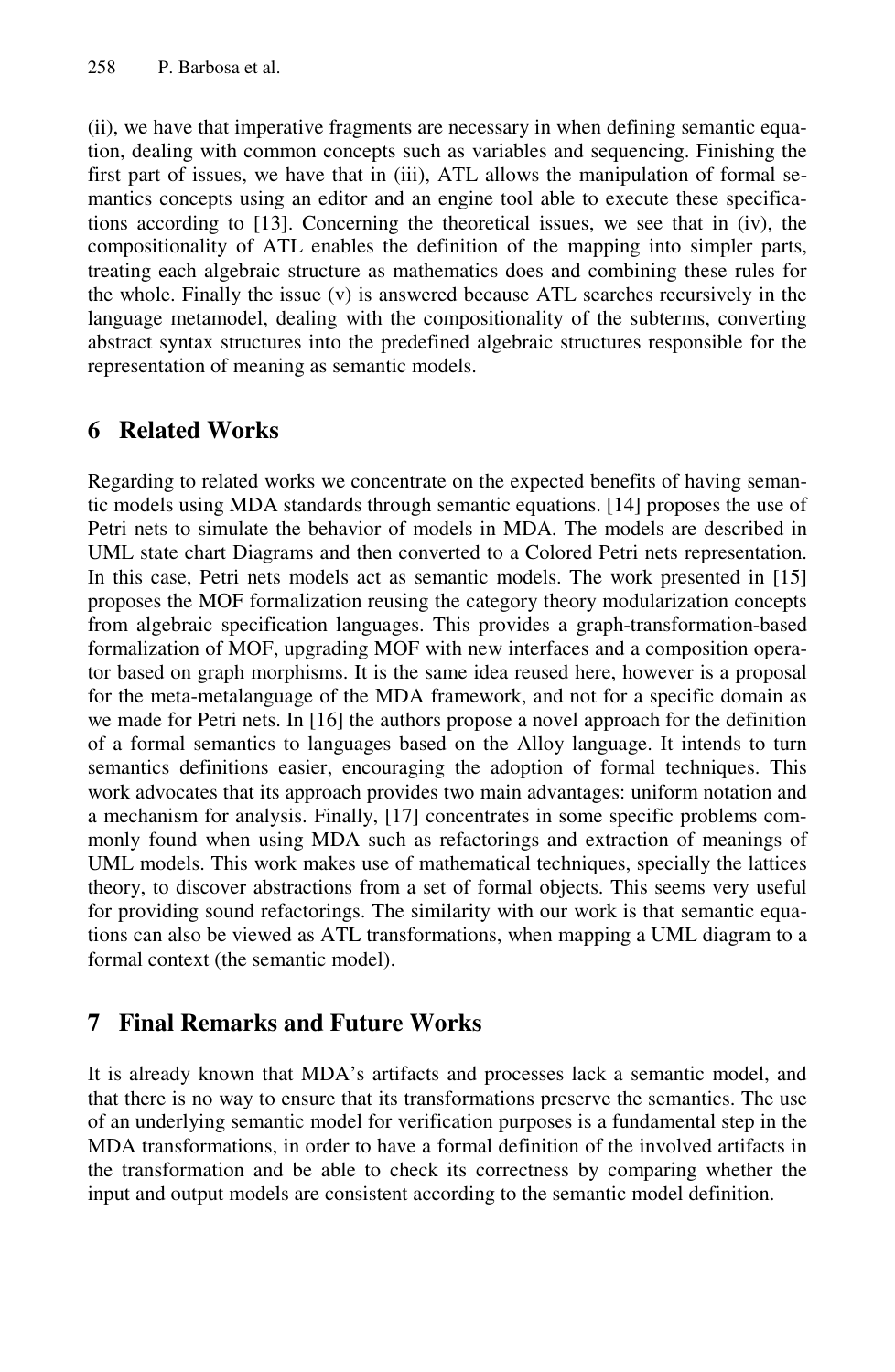Semantic models are also suitable for a compiler generation system for MDA. Currently, the models and metamodels built in this infrastructure can deal only with abstract and concrete syntax terms. Semantic equations are able to map to the denotational definition from a programming or modeling language. Concepts like semantic domains and semantic equations are specifications and the concrete implementation of a MDA compiler is encouraged. It enables dealing with semantic concepts such as scope, declarations, functions, type inference and type checking, control flow, exceptions and much more. Thus, the suitability of a semantic model is a promising step towards the automatic generation and production of quality compilers and processors.

We intend to analyze our approach in other scenarios than Petri nets modeling. Although each scenario have particular properties to be considered when providing semantic models by means of semantic equations, we advocate that our approach deserves special attention in all cases since: (i) the provided semantic metamodel may be reused; (ii) semantic models are required in any scenarios (iii) the pragmatic and theoretical issues raised in this work must be addressed.

**Acknowledgments.** This work was partially supported by the collaborative project Verificação Semântica em Transformações MDA Envolvendo Modelos de Redes de Petri (MDA-VERITAS - Semantic Verification in MDA Transformation using Petri nets models), funded by FCT - Fundação para a Ciência e a Tecnologia (Portugal) and CAPES - Coordenação de Aperfeiçoamento de Pessoal de Nível Superior (Brazil) (http://www.uninova.pt/~mda-veritas).

#### **References**

- 1. Miller, J., Mukerji, J.: MDA Guide Version 1.0.1. Object Management Group, OMG (2003)
- 2. OMG: Object Management Group (2008), http://www.omg.org
- 3. Barbosa, P., Ramalho, F., Figueiredo, J., Junior, A.: An Extended MDA Architecture for Ensuring Semantics-Preserving Transformations. In: Proceedings of 32nd Annual IEEE Software Engineering Workshop (2008)
- 4. Girault, C.V.R.: Petri Nets for Systems Engineering. In: XV, 607 p., Hardcover (2003)
- 5. Gomes, L., Barros, J.P., Costa, A., Pais, R., Moutinho, F.: Formal Methods for Embedded Systems Co-design: the FORDESIGN Project. In: ReCoSoC 2005- Reconfigurable Communication-centric Systems-on-Chip - Workshop Proceedings (2005)
- 6. Scott, D., Strachey, C.: Towards a Mathematical Semantics for Computer Languages. In: Proceedings of the Symposium on Computers and Automata. Microwave Research Institute Symposia Series, vol. 21 (1971)
- 7. Hausmann, J.: Dynamic Meta Modeling: A Semantics Description Technique for Visual Modeling Techniques. PhD thesis, University of Paderborn (2005)
- 8. Schmidt, D.A.: Denotational Semantics: a Methodology for Language Development. William C. Brown Publishers, Dubuque (1986)
- 9. Hillah, L., Kordon, F., Petrucci, L., Tréves, N.: Model Engineering on Petri nets for ISO/IEC 15909-2: API Framework for Petri Net types metamodels. Petri Net Newsletter, 22–40 (2005)